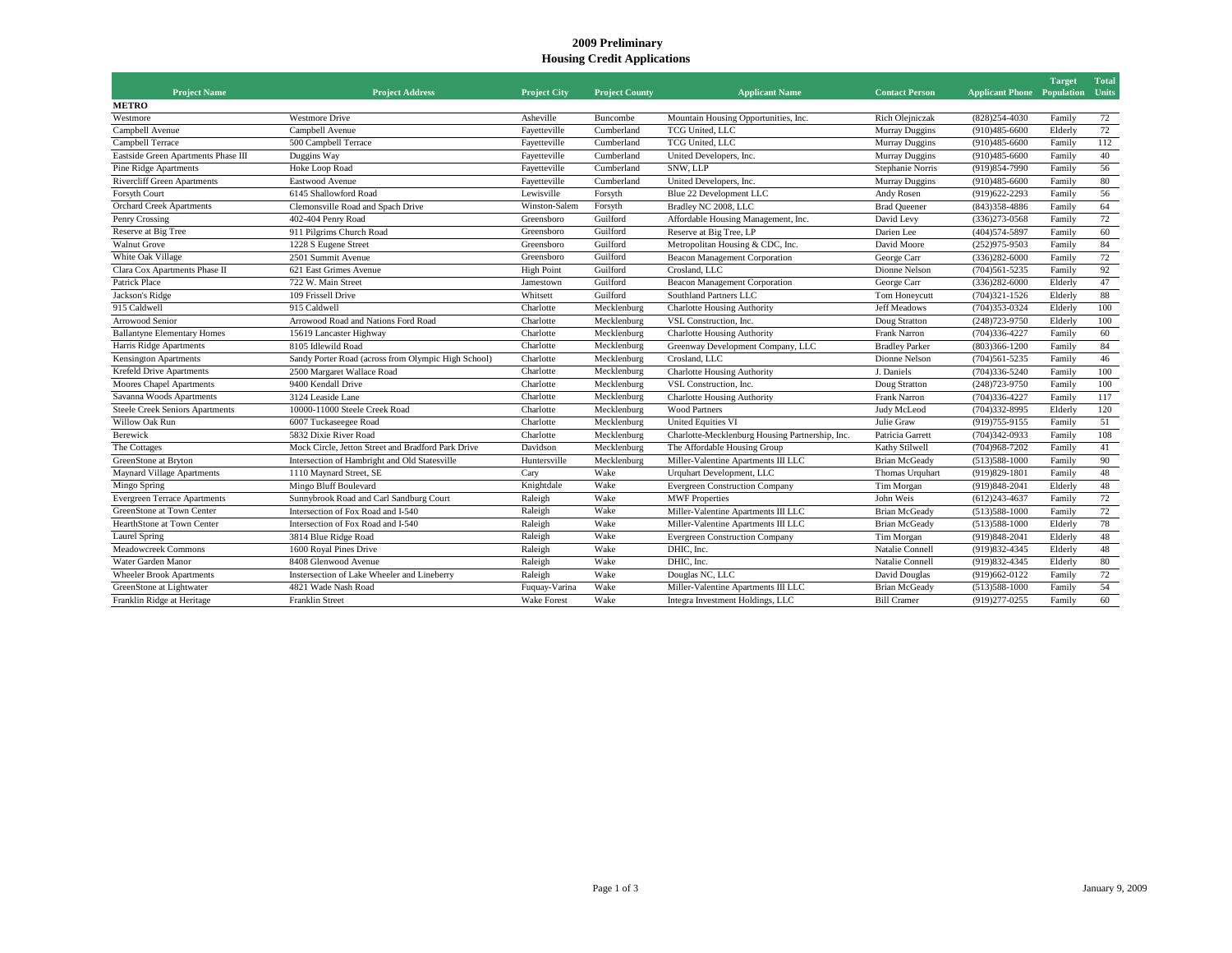## **2009 Preliminary Housing Credit Applications**

| <b>Project Name</b>                     | <b>Project Address</b>                            | <b>Project City</b> | <b>Project County</b> | <b>Applicant Name</b>                    | <b>Contact Person</b>  | <b>Applicant Phone Population Units</b> | <b>Target</b> | <b>Total</b> |
|-----------------------------------------|---------------------------------------------------|---------------------|-----------------------|------------------------------------------|------------------------|-----------------------------------------|---------------|--------------|
| <b>CENTRAL</b>                          |                                                   |                     |                       |                                          |                        |                                         |               |              |
| Mebane Mill Lofts                       | 301 W Washington Street                           | Mebane              | Alamance              | Landmark Asset Services, Inc.            | <b>Bill Scantland</b>  | $(336)714 - 8920$                       | Family        | 75           |
| <b>Wexford Pointe Apartments</b>        | Fairington Drive NW                               | Concord             | Cabarrus              | Solstice Partners, LLC                   | <b>Cathy Connors</b>   | (919)610-7883                           | Family        | 106          |
| <b>Forest Park Crossing</b>             | S. Little Texas Road                              | Kannapolis          | Cabarrus              | Douglas NC, LLC                          | David Douglas          | $(919)662 - 0122$                       | Family        | 56           |
| <b>Bellemont Oaks</b>                   | Lowes Drive                                       | Pittsboro           | Chatham               | NCHF Affordable Housing Corp.            | John Nichols           | $(336)725 - 3568$                       | Family        | 72           |
| Powell Spring                           | Millbrook Drive                                   | Pittsboro           | Chatham               | <b>Evergreen Construction Company</b>    | Tim Morgan             | (919) 848-2041                          | Elderly       | 49           |
| Kirkwood Gardens                        | Old Raleigh Road                                  | Thomasville         | Davidson              | Weaver-Kirkland Housing, LLC             | Mark Morgan            | (336) 378-7900                          | Elderly       | 64           |
| Kirkwood Village                        | Old Raleigh Road                                  | Thomasville         | Davidson              | Weaver-Kirkland Housing, LLC             | Mark Morgan            | $(336)378-7900$                         | Family        | 72           |
| Greylin Manor                           | North Pointe Boulevard                            | Statesville         | Iredell               | Solstice Partners, LLC                   | <b>Cathy Connors</b>   | (919)610-7883                           | Elderly       | 66           |
| Western Manor                           | 3310 Keller Andrews Road                          | Sanford             | Lee                   | Southland Partners LLC                   | Tom Honeycutt          | $(704)321 - 1526$                       | Elderly       | 88           |
| Pine Trace                              | Columbus Drive                                    | Aberdeen            | Moore                 | Wynnefield Properties, Inc.              | Patty Reeder           | $(336)454 - 6134$                       | Family        | 56           |
| <b>Covington Park</b>                   | 1025 W Hamlet Avenue                              | Hamlet              | Richmond              | Pendergraph Development LLC              | Frankie Pendergraph    | $(919)755 - 0558$                       | Family        | 56           |
| Sara Place                              | 1909 Vance Street                                 | Reidsville          | Rockingham            | <b>Beacon Management Corporation</b>     | George Carr            | $(336)282 - 6000$                       | Elderly       | 56           |
| <b>Grants Creek Crossing Apartments</b> | 1229 Statesville Boulevard                        | Salisbury           | Rowan                 | Crosland, LLC                            | Dionne Nelson          | $(704)561 - 5235$                       | Family        | 104          |
| Westridge Village                       | 100 Donner Drive                                  | Salisbury           | Rowan                 | Wynnefield Properties, Inc.              | Patty Reeder           | $(336)454-6134$                         | Family        | 48           |
| Scottish Glenn II Apartments            | Corner of Turnpike Road and West Boulevard        | Laurinburg          | Scotland              | Opportunity Inc.                         | Nancy Walker           | $(910)276 - 2582$                       | Family        | 40           |
| Henson Ridge                            | 710 Henson Place                                  | Albemarle           | Stanly                | Wynnefield Properties, Inc.              | Patty Reeder           | $(336)454 - 6134$                       | Family        | 48           |
| EAST                                    |                                                   |                     |                       |                                          |                        |                                         |               |              |
| <b>Swanzy Ridge Apartments</b>          | East Swanzy Street near Hill Street Intersection  | Elizabethtown       | Bladen                | Ilex Properties, LLC                     | <b>Holly Smith</b>     | $(919)363 - 1677$                       | Family        | 48           |
| Juniper Creek Apartments                | 1100 Block of Old Fayetteville Road               | Leland              | Brunswick             | Greenway Development Company, LLC        | <b>Brad Parker</b>     | $(803)366 - 1200$                       | Family        | 72           |
| The Broadmore                           | 142 Ocean Highway West                            | Supply              | Brunswick             | Metropolitan Housing & CDC, Inc.         | David Moore            | $(252)975 - 9503$                       | Family        | 48           |
| Jarvis Landing                          | 7400 Caratoke Highway (US Highway 158)            | Jarvisburg          | Currituck             | The Affordable Housing Group             | Kathy Stillwell        | (704)968-7202                           | Family        | 46           |
| Douglas Square                          | 244-270 Albemarle Avenue, 278-296 Goldleaf Street | Rocky Mount         | Edgecombe             | Henley and Associates, LLC               | Robert Henley          | (919) 876-6703                          | Family        | 52           |
| Chapel Ridge                            | Terminus of Milennium Drive                       | Roanoke Rapids      | Halifax               | <b>United Equities VI</b>                | Julie Graw             | (919) 755-9155                          | Family        | 50           |
| <b>Clayton Green Apartments</b>         | East Wilson Street                                | Clayton             | Johnston              | United Developers, Inc.                  | Murray Duggins         | $(910)485 - 6600$                       | Family        | $80\,$       |
| The Village at Cleveland Crossing       | <b>Cleveland Crossing Drive</b>                   | Garner              | Johnston              | Bradley NC 2008, LLC                     | <b>Brad Queener</b>    | $(843)358 - 4886$                       | Family        | 72           |
| <b>Autumn Crest</b>                     | Doctors Drive                                     | Kinston             | Lenoir                | Metropolitan Housing & CDC, Inc.         | David Moore            | $(252)975 - 9503$                       | Family        | 56           |
| Poyner Place                            | 3215 Carey Road                                   | Kinston             | Lenoir                | <b>Evergreen Construction Company</b>    | Tim Morgan             | $(919)848 - 2041$                       | Family        | 49           |
| The Reserve at Macon Pointe             | 806 E. Washington Street                          | Nashville           | Nash                  | Ilex Properties, LLC                     | <b>Holly Smith</b>     | $(919)363 - 1677$                       | Family        | 48           |
| <b>Taylor West at Taylor Estates</b>    | 1214 N. 4th Street                                | Wilmington          | New Hanover           | Housing and Economic Opportunities, Inc. | Glenn Floyd            | $(910)341 - 7700$                       | Family        | 48           |
| The Townhomes at Nesbitt Courts         | 1301 3rd Street South                             | Wilmington          | New Hanover           | Housing and Economic Opportunities, Inc. | Glenn Floyd            | $(910)341 - 7700$                       | Family        | 88           |
| <b>Wind Song Apartments</b>             | 4160 Lake Avenue                                  | Wilmington          | New Hanover           | RHA Housing Inc.                         | <b>Chase Northcutt</b> | (404)364-2937                           | Elderly       | 75           |
| <b>Glenbrook Terrace</b>                | Gum Branch Road                                   | Jacksonville        | Onslow                | Southland Partners LLC                   | Tom Honeycutt          | $(704)321 - 1526$                       | Elderly       | 60           |
| Glenbrook Villas                        | Gum Branch Road                                   | Jacksonville        | Onslow                | Fitch Development Group, Inc.            | <b>Hollis Fitch</b>    | $(704)632 - 0407$                       | Family        | 72           |
| <b>Huntington Place</b>                 | Gum Branch Road                                   | Jacksonville        | Onslow                | Wynnefield Properties, Inc.              | Patty Reeder           | $(336)454-6134$                         | Family        | 72           |
| Glenstal                                | Western Boulevard                                 | Jacksonville        | Onslow                | East Carolina Community Development Inc. | Keith Walker           | $(252)504-3996$                         | Elderly       | 56           |
| Hawthorne Grove                         | Western Boulevard                                 | Jacksonville        | Onslow                | East Carolina Community Development Inc. | Keith Walker           | $(252)504 - 3996$                       | Family        | 80           |
| <b>Rosewood Townes</b>                  | 2469 US Highway 70 W                              | Rosewood            | Wayne                 | John T. Bell                             | Jim Yamin              | $(919)810-0371$                         | Family        | 44           |
| Ashebrook Park                          | 1800 Lipscomb Road                                | Wilson              | Wilson                | Pendergraph Development, LLC             | Frankie Pendergraph    | $(919)755 - 0558$                       | Family        | 56           |
| Renaissance Apartments                  | 333 East Nash Street                              | Wilson              | Wilson                | John H. Wellons Foundation, Inc.         | Don Wellons            | (910)892-0436                           | Elderly       | 56           |

**WEST**

| <b>Woodland Trace</b>         | Pine Mountain Road         | Hudson         | Caldwell     | Weaver-Kirkland Housing, LLC           | Linda Wall           | (336)478-2273     | Family  | 40  |
|-------------------------------|----------------------------|----------------|--------------|----------------------------------------|----------------------|-------------------|---------|-----|
| <b>Woodland Village</b>       | Pine Mountain Road         | Hudson         | Caldwell     | Weaver-Kirkland Housing, LLC           | Linda Wall           | $(336)378-7900$   | Elderly | 40  |
| Grayson                       | 16th Street NE             | Hickory        | Catawba      | Pressly Development Company            | David Pressly        | $(704)872 - 1000$ | Elderly | -84 |
| <b>Abbington Gardens</b>      | <b>County Home Road</b>    | Shelby         | Cleveland    | Pendergraph Development LLC            | Frankie Pendergraph  | $(919)755 - 0558$ | Elderly | -48 |
| <b>Kensington Gardens</b>     | <b>Marion Road</b>         | Shelby         | Cleveland    | Guilford Financial Services, LLC       | Maida Renson         | $(336)373-0600$   | Elderly | -54 |
| Richland Hills of Waynesville | <b>Assembly Street</b>     | Waynesville    | Haywood      | Mountain Housing Opportunities, Inc.   | James Dennis         | $(828)254 - 4030$ | Elderly | 64  |
| Oak Haven                     | 1310 Old Spartanburg Road  | Hendersonville | Henderson    | The Housing Assistance Corporation     | Linda Wall           | $(336)478 - 2273$ | Elderly | -56 |
| Macon Landing                 | Pauline Avenue             | Franklin       | Macon        | Blue 22 Development LLC                | Andy Rosen           | $(919)622 - 2293$ | Family  | -64 |
| Johnson Ridge Apartment Homes | Claremont Drive            | Elkin          | Surry        | United Equities VI                     | Julie Graw           | $(919)755-9155$   | Family  | 50  |
| <b>Broad River Terrace</b>    | Old Hendersonville Highway | Brevard        | Transylvania | Fitch Development Group, Inc.          | Hollis Fitch         | $(704)632 - 0407$ | Family  | 62  |
| Church Meadows                | <b>Corporation Street</b>  | Wilkesboro     | Wilkes       | Northwestern Housing Enterprises, Inc. | <b>Edward Fowler</b> | $(828)264 - 6683$ | Elderly | 48  |